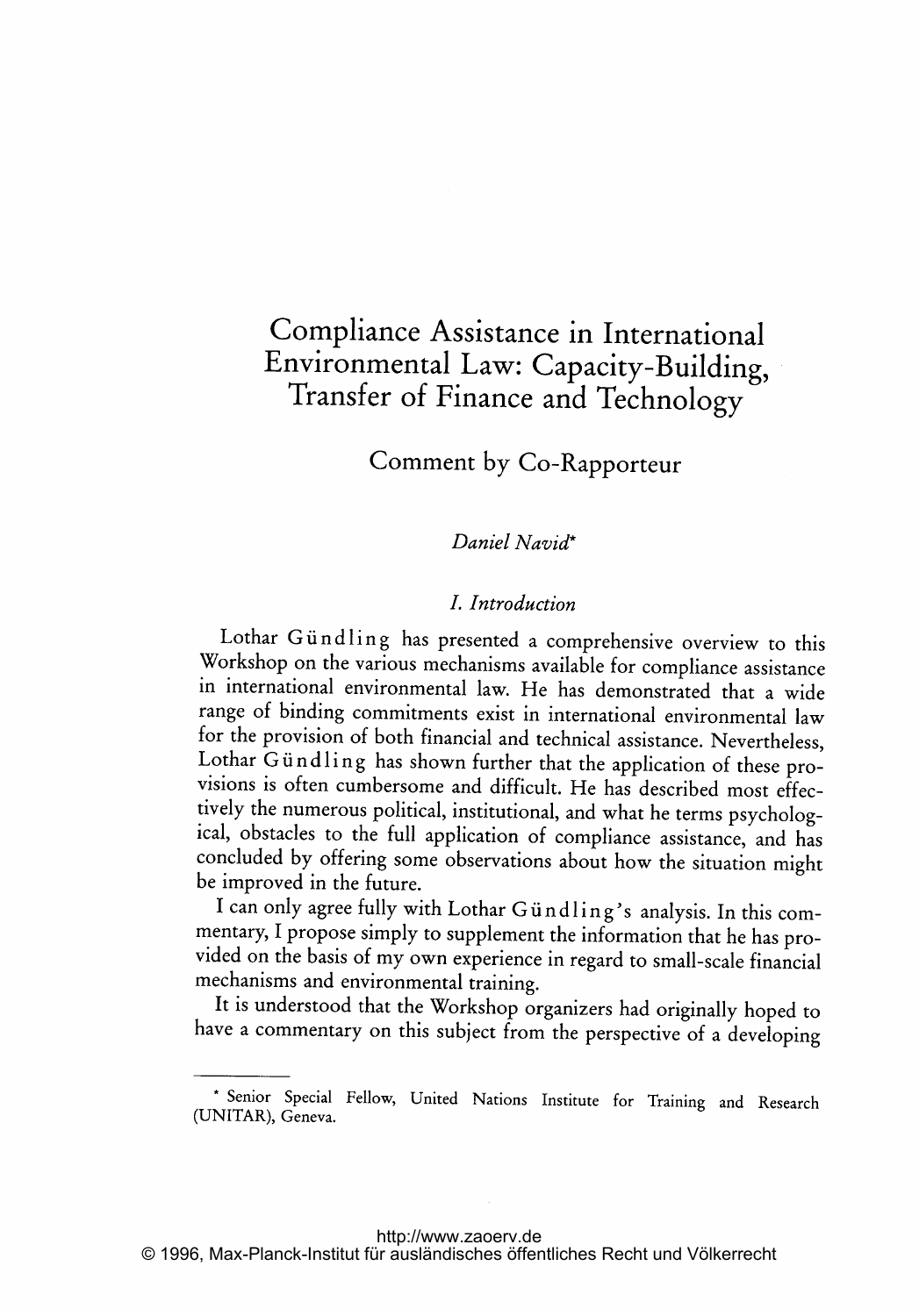country expert. Unfortunately, at the last minute that did not prove possible to arrange and hence <sup>I</sup> was asked to contribute. Clearly it would be desirable in future to have additional input on this subject from the perspective of the developing countries.

## IL Financial Mechanisms

In the field of the environment, there are now many financial mechanisms in place designed to provide assistance to developing countries and countries with economies in transition. Lothar Gündling has well described the most significant of these including the Global Environmental Facility, the assistance programmes of regional development banks and the assistance programmes of bilateral donors.

<sup>I</sup> propose to share some experiences about the application of two rather small-scale environmental funds established under two of the earliest of the environmental conventions: The Convention on the Protection of the World's Cultural and Natural Heritage (Paris 1972)<sup>1</sup>, and the Convention on Wetlands of International Importance especially as Waterfowl Habitat (Ramsar, 1971)2.

# A. World Heritage Convention

In <sup>1972</sup> the Member States of UNESCO adopted the Convention Concerning the Protection of the World Cultural and Natural Heritage. The purpose of the Convention is to provide international cooperation and assistance so that the cultural and natural heritage of the world are identified, protected, conserved, presented and transmitted to future generations.

The natural heritage has been defined so as to comprise physical and biological formations which are of outstanding universal value from the aesthetic or scientific point of view, geological and physiogeographic formations and habitats of threatened species of animals and plants of outstanding value from the point of view of science or conservation, and finally natural sites or natural areas of universal value from the point of view of science, conservation or natural beauty. All areas qualifying as worthy of world heritage designation must be strictly delimited.

<sup>&#</sup>x27; Text in: ILM <sup>11</sup> (1972), 1358.

<sup>2</sup> Text in: ILM <sup>11</sup> (1972), 963.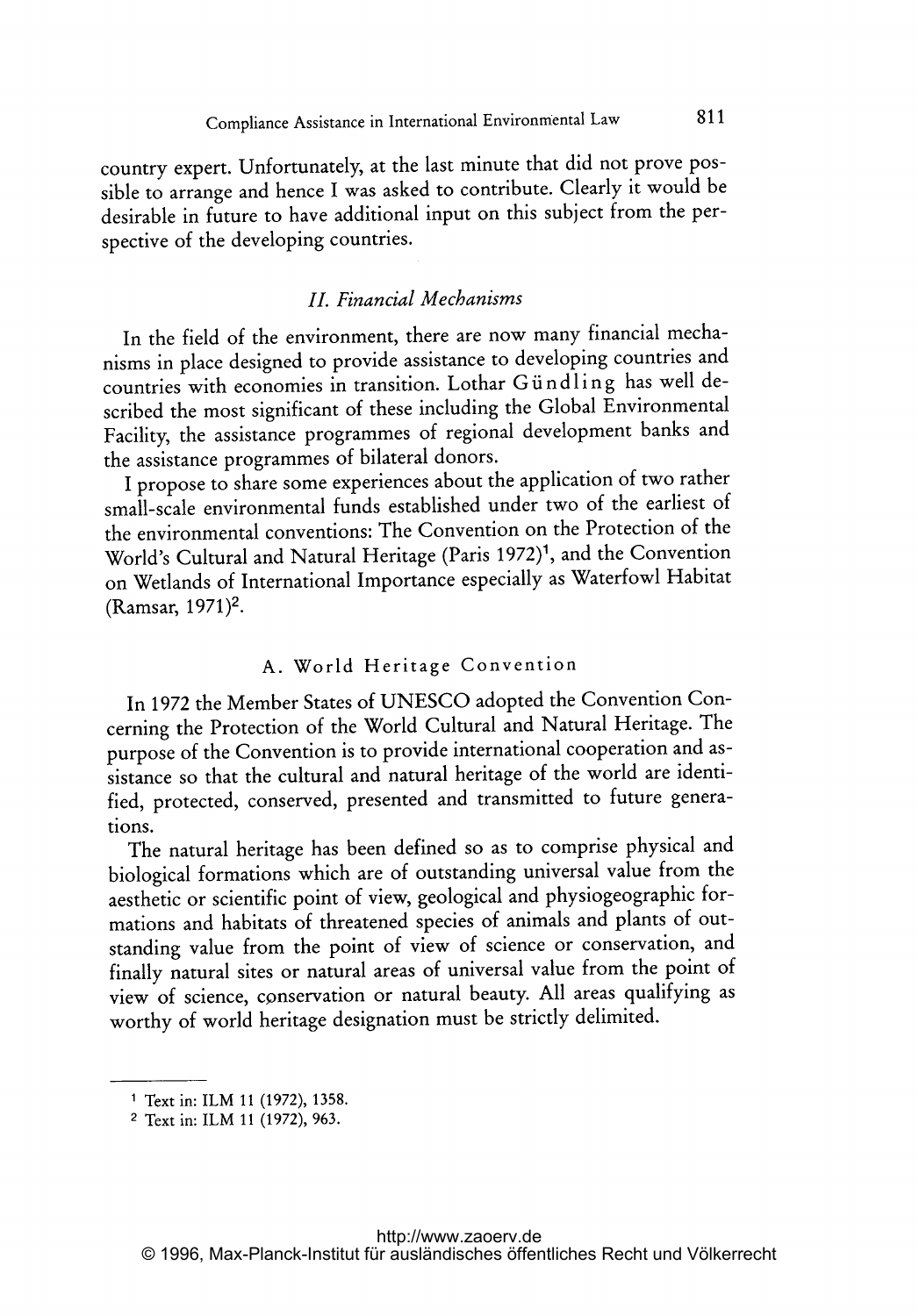A representative intergovernmental committee (the World Heritage Committee) has been established under the Convention to provide policy guidance and oversight for all activities under the Convention.

On the basis of national inventories, the World Heritage Committee is charged with designating sites, with the consent of the State concerned, onto the World Heritage List.

Twenty-four years after its adoption, the World Heritage Convention has become the most universal of all the global nature conservation conventions, with some <sup>145</sup> Member States from all regions of the world. Over <sup>100</sup> "natural" sites have been designated onto the World Heritage List<sup>3</sup>.

While each State is obliged to conserve the cultural and natural heritage properties situated on its territory, all States Parties to the Convention recognize that these properties constitute <sup>a</sup> world heritage which the international community as <sup>a</sup> whole has <sup>a</sup> duty to cooperate in protecting. All States Parties undertake to provide assistance in the identification, conservation and preservation of the heritage if the States on whose territory the heritage is located so request (Article 5). States Parties also undertake not to take any deliberate measures which might directly or indirectly damage the heritage situated on the territory of other Parties (Article 6). Article <sup>7</sup> establishes the principle of setting up <sup>a</sup> system of international cooperation and assistance designed to support Parties in their efforts to conserve and identify this heritage.

Article 15 of the Convention establishes a "Fund for the Protection of the World Cultural and Natural Heritage of Outstanding Universal Value", also called the "World Heritage Fund". The World Heritage Fund is managed by the World Heritage Committee and is financed by compulsory and voluntary contributions from the States Parties.

The World Heritage Fund is used by the World Heritage Committee to help Parties who so request to protect World Heritage properties. Allocations are made on an annual basis.

The Operational Guidelines for the Implementation of the Convention<sup>4</sup> provide that assistance from the Fund may take the form of:

1) preparatory assistance for developing tentative lists of suitable properties for inclusion in the World Heritage List; preparing nominations for the listing of sites; preparing requests for technical cooperation

<sup>3</sup> See UNESCO Documentation Centre, Doc. WHCCRIT, Jan. 96.

<sup>4</sup> See for its text: UNESCO - Intergovernmental Committee For the Protection of the World Cultural and Natural Heritage, Doc. WHC/2/Revised, February 1996, para. 90-107.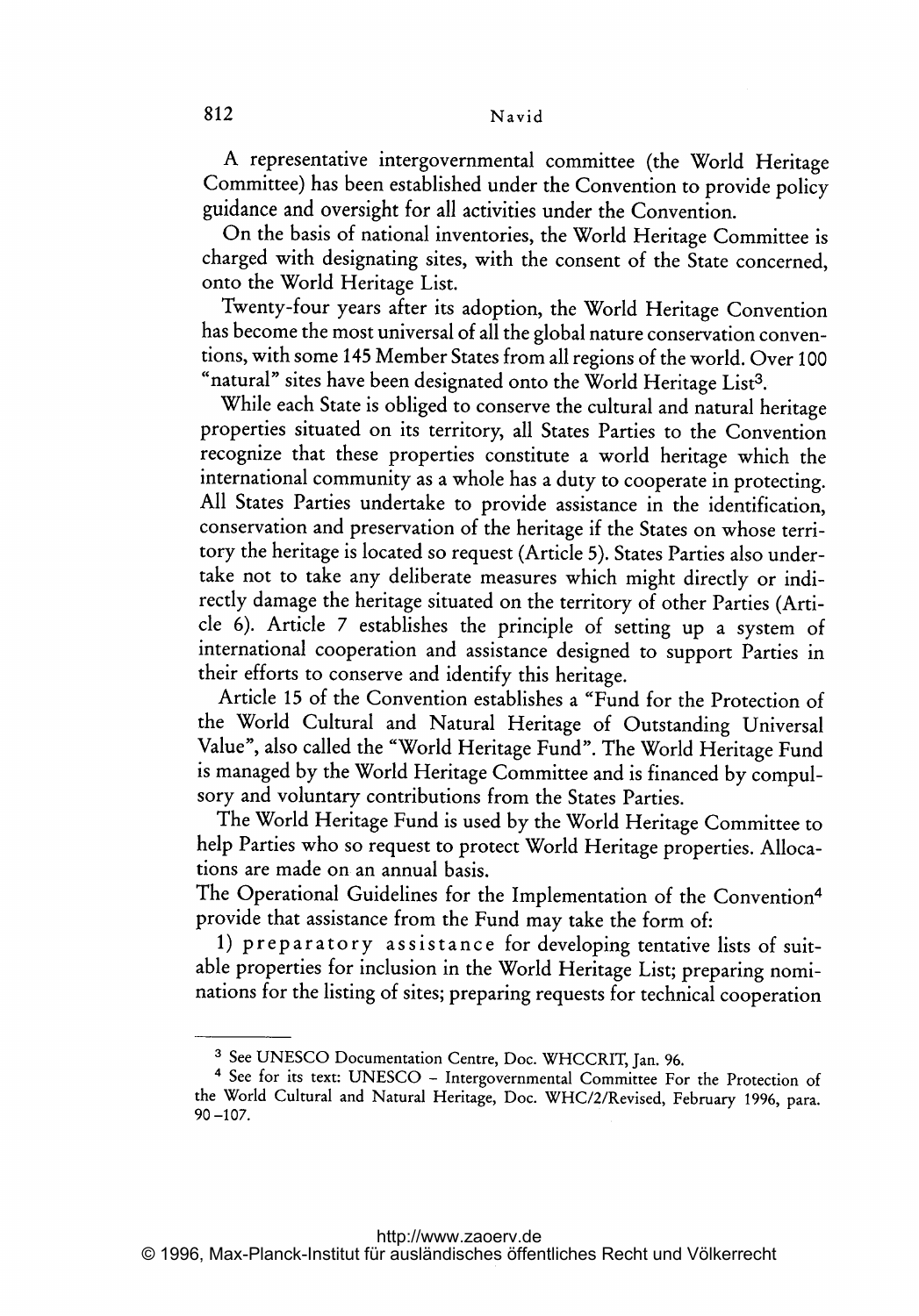projects; or organizing meetings for the harmonization of tentative lists within the same geo-cultural area;

2) emergency assistance to prepare urgent nominations of properties for the World Heritage List; to draw up an emergency plan to safeguard properties inscribed on or nominated to the World Heritage List; or to undertake emergency measures for the safeguarding of <sup>a</sup> property inscribed on or nominated to the World Heritage List;

3) training of staff and specialists at all levels in the field of identification, protection, conservation, presentation and rehabilitation of the cultural and natural heritage. Support may also be provided to national or regional centres for the training of staff and specialists at all levels;

4) technical cooperation for safeguarding projects for properties included in the World Heritage List; and

5) promotional activities including public awareness activities, regional meetings and the preparation of information materials.

The World Heritage Fund has been designed to provide rather smallscale assistance, with <sup>a</sup> maximum of US \$ <sup>2</sup> million available for distribution each year. Nevertheless, such an approach has proven to be most successful, especially since it is often difficult otherwise for countries to acquire quickly and easily small-scale funds for specific conservation activities.

A useful example can be seen in the field of training. Since the inception of the World Heritage Fund in 1976, over <sup>100</sup> group training courses have been supported by the World Heritage Fund. They have ranged from in situ training at World Heritage sites (e.g. Simen National Park in Ethiopia or La Amistad in Costa Rica), to regional and sub-regional workshops on natural resource conservation and management (e.g. workshop on natural heritage protection in the Arab States in Qatar, or sub-regional workshop on natural heritage for Anglophone Africa in Tanzania) to <sup>a</sup> regional course on the Convention itself (Cameroon).

In addition, over <sup>100</sup> individual training fellowships have also been provided by the World Heritage Fund. Initially these allocations were primarily used for specific programmes for wildlife or park management. In recent years, such support has been especially focused upon student support at specialized training institutions.

At its most recent meeting (December 1995)<sup>5</sup>, the World Heritage Committee decided to adopt <sup>a</sup> strategy for training priorities under the

<sup>5</sup> World Heritage Committee, Session XIX, Berlin, Germany, <sup>4</sup> - <sup>9</sup> December 1995. Compare the report WHC - 95/CONE 203/16, <sup>31</sup> January 1996.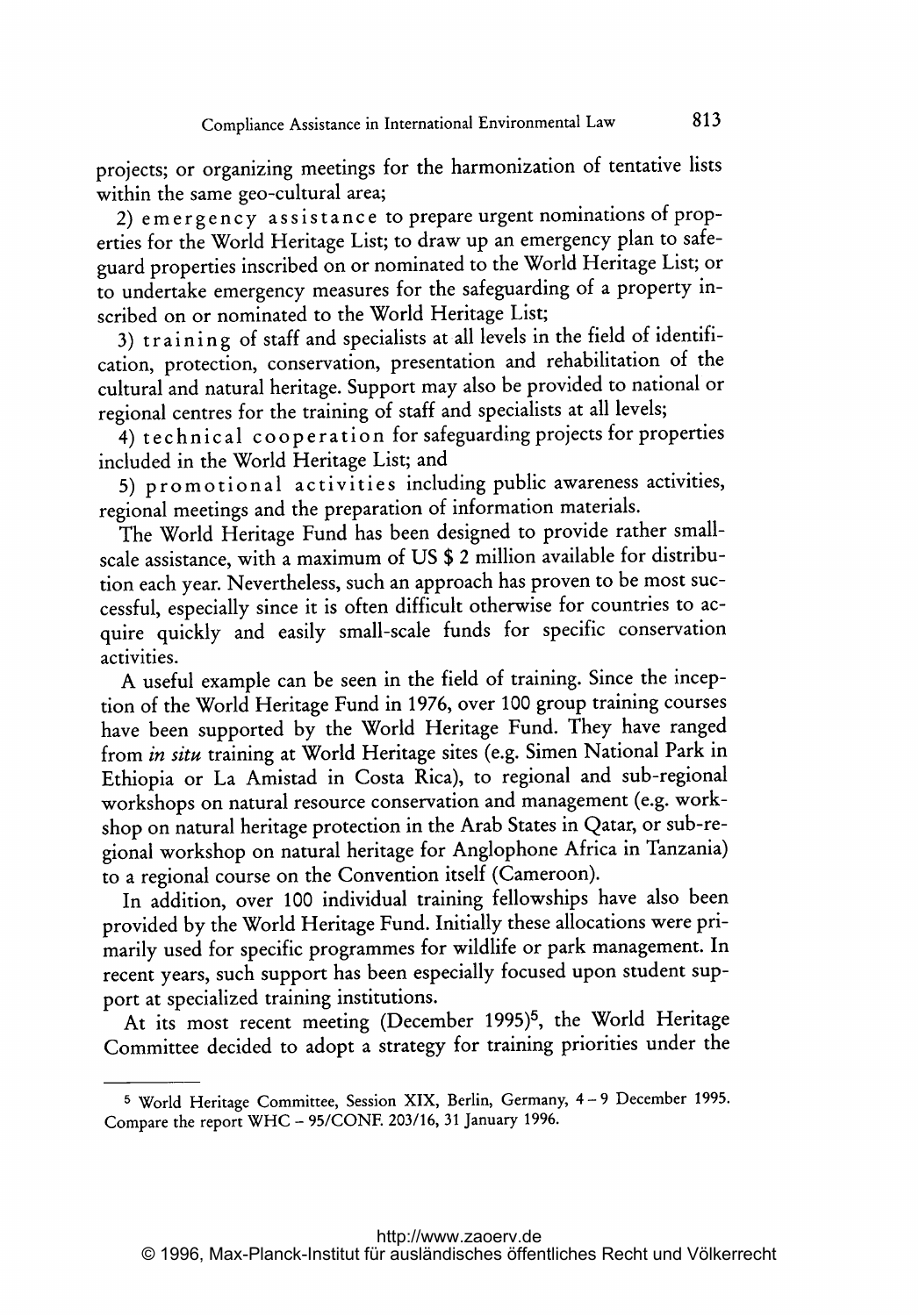Convention in order to target better requirements for the use of limited Convention funds in this important area of assistance.

#### B. Ramsar Wetlands Convention

The <sup>1971</sup> Ramsar Convention on Wetlands of International Importance especially as Waterfowl Habitat is the oldest of the intergovernmental nature conservation conventions and the only one to deal with <sup>a</sup> specific habitat type.

The objective of the Ramsar Convention is to ensure the wise use and conservation of wetland areas because of their abundant flora and fauna and their important ecological and economic functions and values.

The Ramsar Convention adopts an extremely broad approach in determining the wetlands which come under its aegis. In the text of the Convention (Article 1.1) wetlands are defined as:

"areas of marsh, fen, peatland or water, whether natural or artificial, permanent or temporary, with water that is static or flowing, fresh, brackish or salt, including areas of marine water the depth of which at low tide does not exceed six metres".

In addition, Article 2.1 provides that wetlands:

"may incorporate riparian and coastal zones adjacent to the wetlands, and islands or bodies of marine water deeper than six metres at low tide lying within the wetlands".

As <sup>a</sup> result of these provisions, the coverage of the Ramsar Convention extends to <sup>a</sup> wide variety of habitat types including lakes, rivers, shallow coastal waters and even coral reefs.

The Contracting Parties to the Ramsar Convention undertake four main obligations:

1) to designate at least one wetland for inclusion onto the "List of Wetlands of International Importance" and maintain the ecological character of the site;

2) to include wetland conservation considerations within national landuse planning and implement this planning to promote the wise use of wetlands in their territory;

3) to establish strict nature reserves for wetland areas; and

4) to undertake consultations as regards transfrontier wetlands, shared water systems and shared species.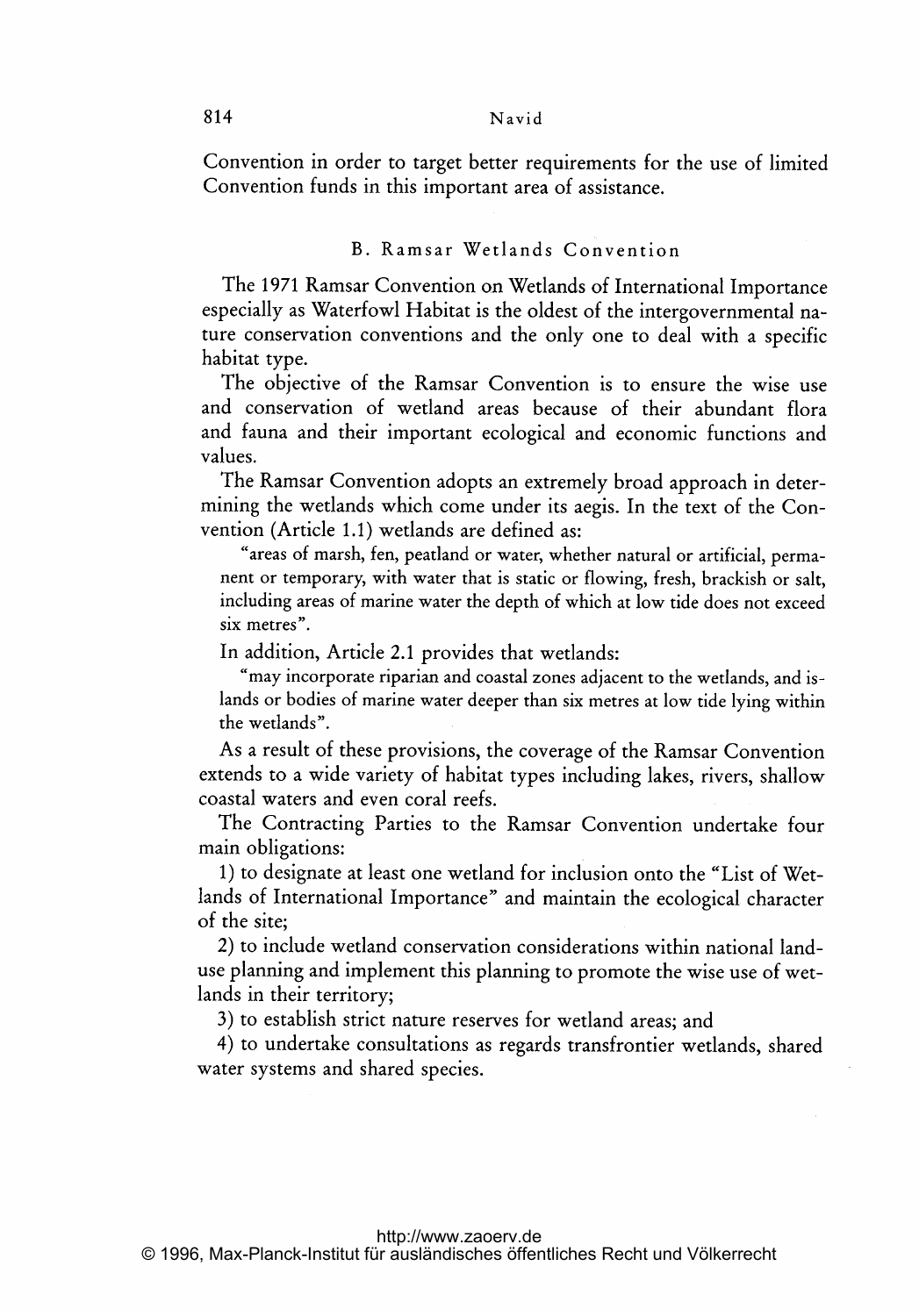Presently there are <sup>93</sup> Contracting Parties to the Ramsar Convention. They have designated 808 sites onto the Ramsar List of Wetlands of International Importance6.

Unlike the case with the World Heritage Convention, <sup>a</sup> fund mechanism was not incorporated within the text of the Ramsar Convention. Rather, the Wetland Conservation Fund was established by Resolution C.4.3 of the 1990 Montreux Conference of the Contracting Parties (renamed the Ramsar Small Grants Fund at the 6th Meeting of the Conference of Contracting Parties, Brisbane, 19 - 27 March 1996)<sup>7</sup>.

Its original aim was to provide technical assistance for wetland conservation and wise use initiatives in developing countries. This limitation to developing countries was removed at the 1996 Brisbane Conference.

In any event, the Fund was modeled upon the World Heritage Fund and is targeted at small-scale projects under the same five categories as with the World Heritage Fund:

1) preparatory assistance., including preparation of accession to the Convention and preparation of new designations for the Ramsar List;

2) emergency assistance, including urgent measures to safeguard a listed site;

3) training, including programmes for specialized staff at all levels dealing with wetland conservation issues;

4) technical assistance, including preparation of inventories, management plans, monitoring of sites, and preparation of large-scale project proposals for submission to other agencies; and

5) assistance for raising awareness and catalyzing action, including production of materials in local languages to promote the objectives of the Convention.

The Ramsar Fund is supported by voluntary contributions from the Contracting Parties and other sources including conservation organizations and industry. It is managed by the Ramsar Standing Committee, which has been charged with overseeing Convention activity between meetings of the Conference of the Contracting Parties.

Unfortunately, fund-raising has been <sup>a</sup> problem since the inception of the Fund, and as <sup>a</sup> result, allocations have never exceeded US \$ 400,000 in any one year. It should be noted that the Conference of the Contracting

<sup>6</sup> As of June 1996.

<sup>&</sup>lt;sup>7</sup> See Doc. INFO 6.25 as Conference Report, para. 219, 220; Resolution VI.6.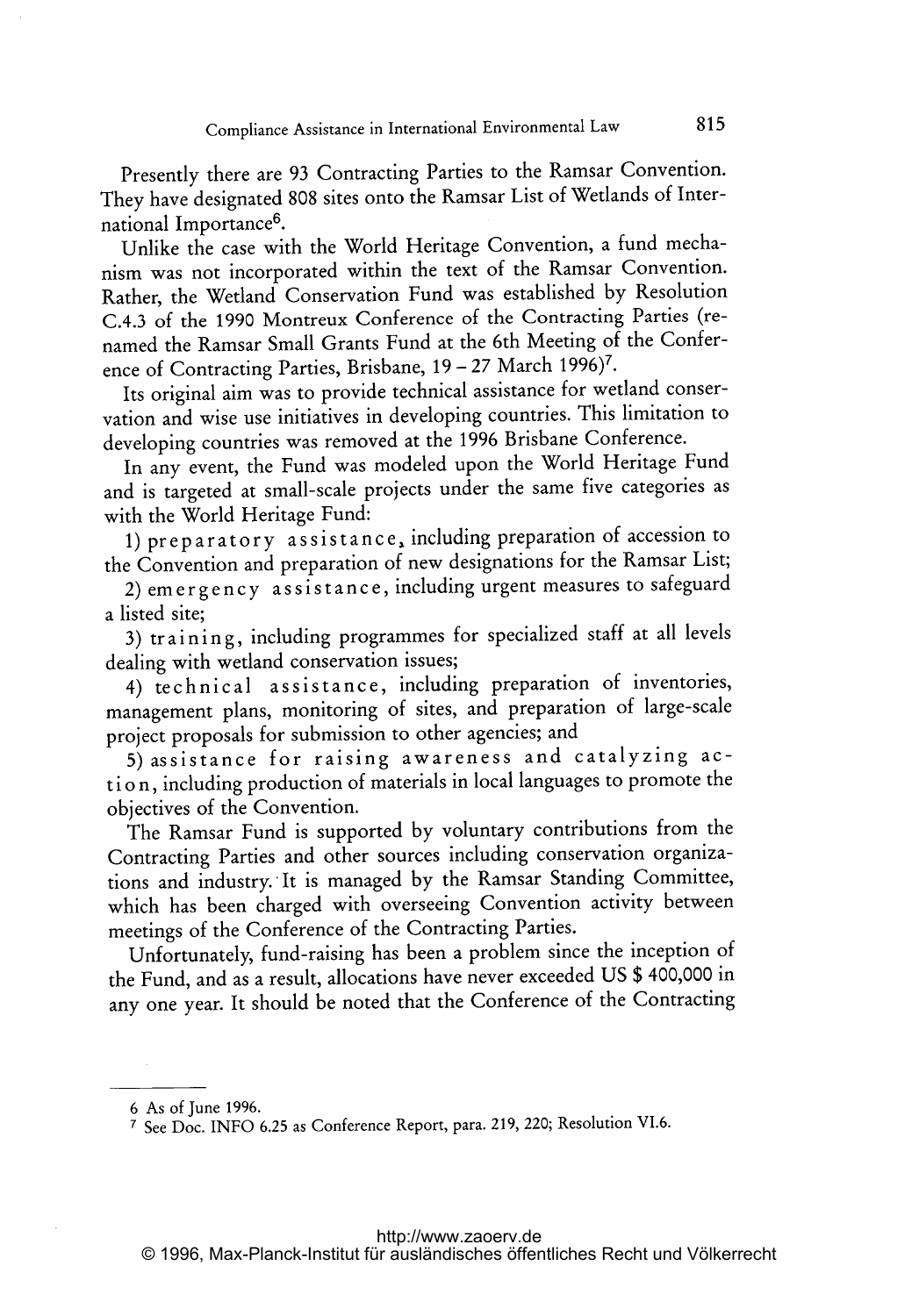Parties meeting in Kushiro, Japan in <sup>1993</sup> determined that the Fund should be sufficiently endowed to allow for the annual disbursement of US \$ <sup>1</sup> million if its objectives were to be met fully.

Nevertheless, the Ramsar Fund, like the World Heritage Fund, has served <sup>a</sup> very useful purpose in providing <sup>a</sup> rapid and simple method to assist countries with small-scale discrete conservation assistance. Numerous examples can be seen in the case of technical assistance under Ramsar's Fund. To mention only three: Morocco received support to develop <sup>a</sup> plan to reconcile conservation and different land uses including agriculture and grazing at the Merja Zerga wetland site; China was able to prepare and publish management plans for the Zhalong and Dongdongtinghu nature reserves and new Ramsar sites were delineated and established in Chile.

It is hoped that actions now under way within the Ramsar Convention will help to strengthen the Fund so that it can provide even greater benefits to the Contracting Parties.

#### III. Environmental Training

Strengthening the application of international legal instruments and mechanisms is one of the main goals of Agenda 218, the global plan of action for environment and development adopted at the 1992 Earth Summit in Rio de Janerio. In addition, Principles <sup>11</sup> and <sup>13</sup> of the Rio Declaration<sup>9</sup> stress the importance of environmental law as a necessary instrument for the delivery of the benefits of sustainable development.

At national level, countries throughout the world are rapidly amending or adding to internal legislative, regulatory and administrative measures for the purpose of enhancing environmental management.

Environmental law and policy have become important subjects of concern for many organizations at both international and national level. Globally, the most extensive efforts in this field are being spearheaded by UNEP, FAO and IUCN.

However, despite this rapid development, many problems remain. In 1987 the World Commission on Environment and Development noted that, "National and international law has traditionally lagged behind

<sup>8</sup> UN Doc. A/CONF 151/26 (1992).

<sup>9</sup> Text in: ILM <sup>31</sup> (1992), 876.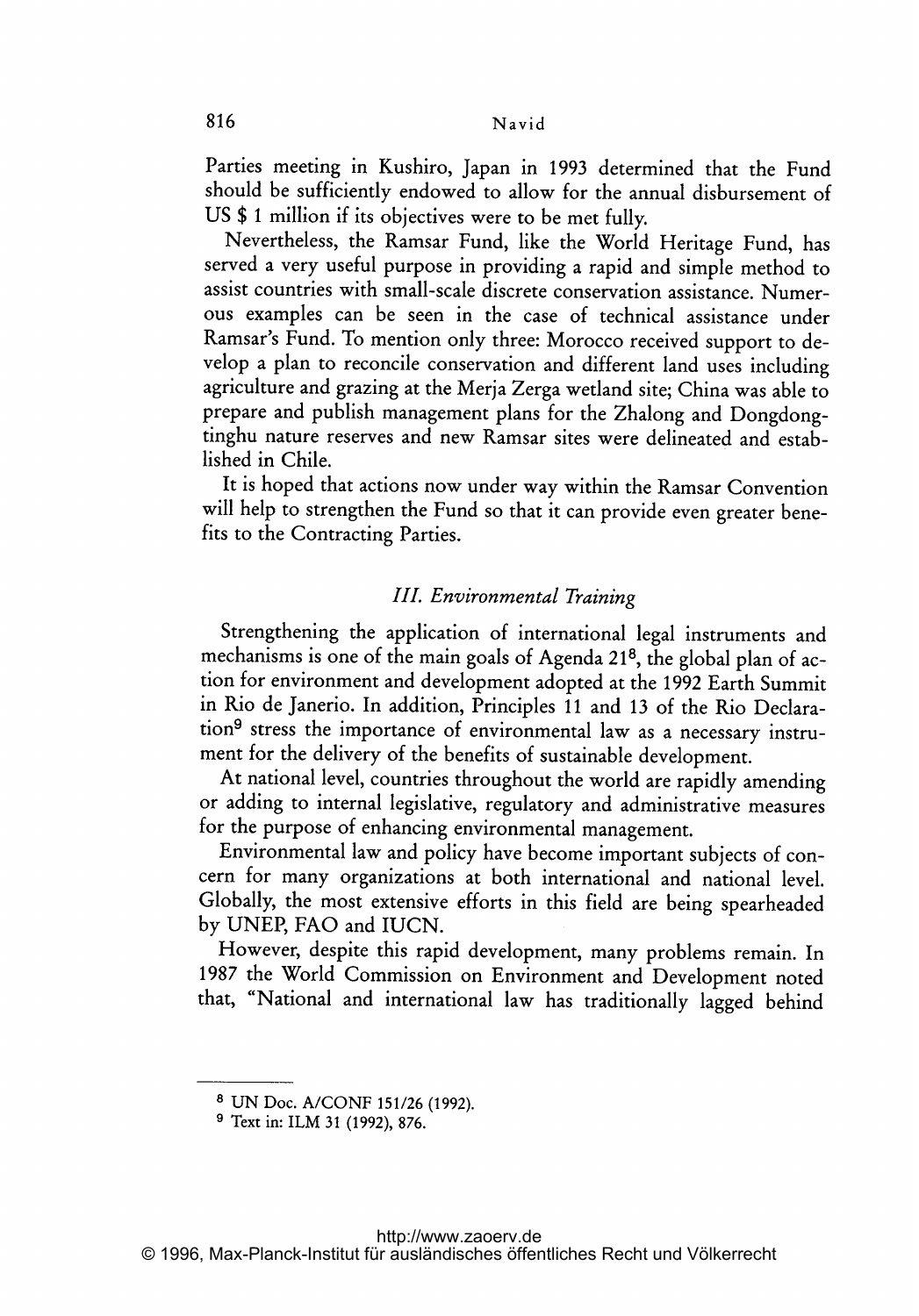events. Legal regimes are being rapidly outdistanced by the accelerating pace and expanding scale of impacts on the environmental base of development."10 That concern is even more relevant today, given the limited capacity of many countries to implement <sup>a</sup> growing number of far-reaching international agreements on the environment.

Indeed, in much of the developing world, as well as in those countries with economies in transition, environmental legislation is often incomplete or outdated and there exists <sup>a</sup> lack of trained personnel to remedy these deficiencies.

A particular problem concerns the adoption of national provisions for the implementation of environmental conventions. For example, <sup>a</sup> study made by IUCN in 1993, eighteen years after the entry into force of the Convention on Trade in Endangered Species, showed that less than <sup>20</sup> % of the Contracting Parties to that Convention had as yet finalized appropriate implementation legislation. This was seen to be due to both <sup>a</sup> lack of awareness of international requirements and to <sup>a</sup> paucity of personnel trained in the field of environmental law.

It is therefore timely to devote attention to training in the field of environmental law. While considerable efforts are being made to meet the demand by UNEP, FAO, IUCN, and other organizations at both international and national levels, only <sup>a</sup> small number of trainees are being reached each year in current regional and national training courses.

In order to supplement efforts by partner organizations, my organization, UNITAR, in cooperation with IUCN's Commission on Environmental Law is currently launching <sup>a</sup> programme of Training for the Application of Environmental Law. The purpose of this programme is to provide knowledge and skills on environmental law issues to <sup>a</sup> very wide audience by means of a broad programme with main emphasis upon correspondence instruction. In the longer term, this will be supplemented by specialized workshops and seminars held at regional or sub-regional level along with selected efforts for environmental law capacity building at national level.

The programme is designed to respond to the needs of developing countries and countries with economies in transition. It is directed to assist government officials, academics, lawyers, judges, planners and NGO representatives working in the field of environmental law, policy and ad-

<sup>10</sup> Our Common Future (1987), 330.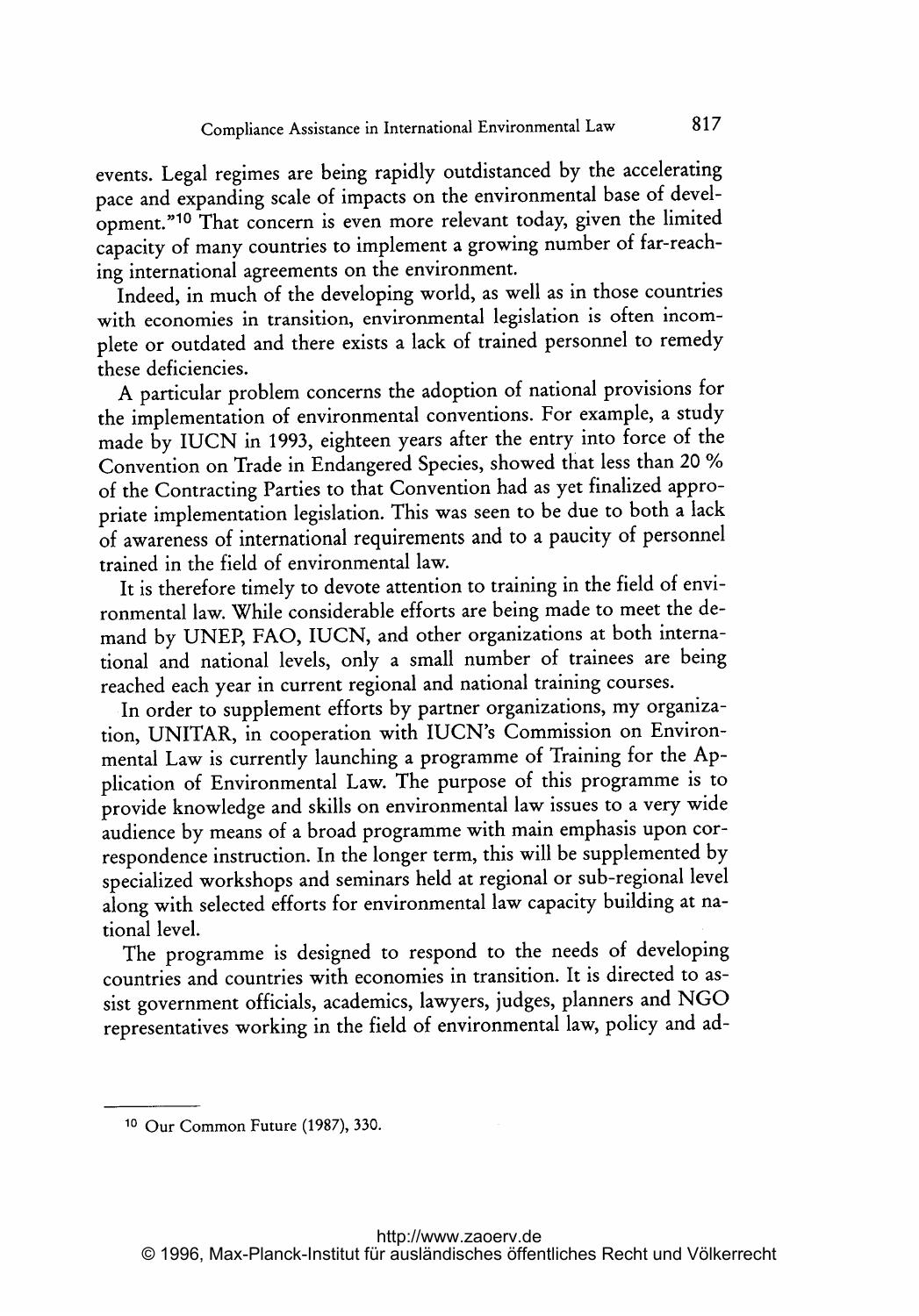ministration, to participate more effectively in their national efforts to pursue the goals of sustainable development.

The correspondence aspect of the programme will consist of the design, development and dissemination of <sup>a</sup> cycle of courses in <sup>a</sup> loose-leaf format, each dedicated to <sup>a</sup> specific area of environmental law. Stress, particularly in the first phase of the programme, will be placed upon international environmental law requirements, most notably as evidenced in international conventions, along with subsequent obligations for implementation at national level.

The following course modules, to be developed by authors of international renown, are envisaged for the first phase of the correspondence instruction:

- Basic Principles of International Environmental Law
- Role of International Organizations
- Tools and Techniques in International Environmental Law
- International Environmental Law: Chemical Products, Pollution and Waste
- International Environmental Law: Management of Global Resources
- International Environmental Law: Conservation of Species and Areas
- International Environmental Negotiations
- Trade and Environment
- New Directions for International Law and Management

In <sup>a</sup> second phase, additional groups of courses will be produced dealing with approaches and techniques to meet national implementation requirements for international law provisions.

Short, follow-up workshops will be organized on <sup>a</sup> regional or sub-regional basis at the facilities of regional partner institutions, with the aim of providing more in-depth training on particular topics. In line with the philosophy of the correspondence instruction to reach <sup>a</sup> very wide audience, the workshops will be designed with particular emphasis upon involving teachers, trainers and administrators who will use the opportunity to expand their capabilities to provide further training for their own constituencies.

In the longer term and in addition to correspondence instruction and follow-up workshops, it is planned to undertake an effort for capacity building in the field of environmental law in a few selected countries. This will take the form of offering courses of study in an intensive fashion to staff of <sup>a</sup> government department or departments, with an end of course workshop. The provision of environmental law materials to designated partner institutions, supporting the establishment of electronic linkages to

<http://www.zaoerv.de> © 1996, Max-Planck-Institut für ausländisches öffentliches Recht und Völkerrecht